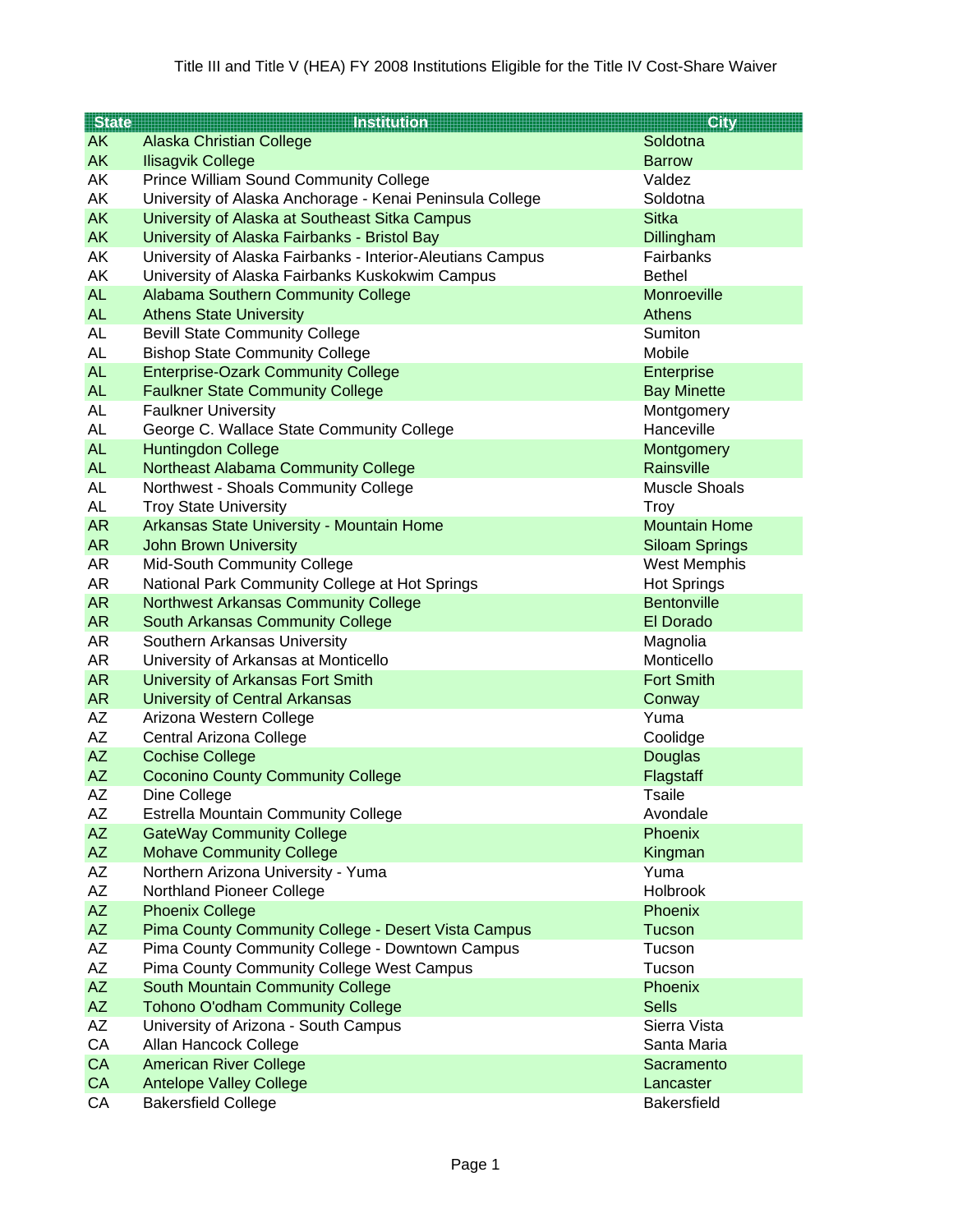| СA        | <b>Berkeley City College</b>                            | <b>Berkeley</b>        |
|-----------|---------------------------------------------------------|------------------------|
| CA        | <b>Butte College</b>                                    | Oroville               |
| <b>CA</b> | <b>Cabrillo College</b>                                 | Aptos                  |
| CA        | Cal State Polytechnic University, Pomona                | Pomona                 |
| CA        | Cal State University - Fresno                           | Fresno                 |
| CA        | Cal State University - Los Angeles                      | Los Angeles            |
| CA        | Cal State University, Northridge                        | Northridge             |
| CA        | Cal State University, Stanislaus                        | <b>Turlock</b>         |
| CA        | California State University, Bakersfield                | <b>Bakersfield</b>     |
| CA        | California State University, East Bay                   | Hayward                |
| CA        | California State University, Fullerton                  | Fullerton              |
| CA        | California State University, Long Beach                 | Long Beach             |
| CA        | California State University, Monterey Bay               | Seaside                |
| CA        | California State University, Sacramento                 | Sacramento             |
| CA        | California State University, San Bernardino             | San Bernardino         |
| CA        | California State University, San Marcos                 | San Marcos             |
| CA        | Canada College                                          | <b>Redwood City</b>    |
| CA        | <b>Cerritos College</b>                                 | <b>Norwalk</b>         |
| CA        | <b>Chabot College</b>                                   | Hayward                |
| CA        | <b>Chaffey Community College</b>                        | Rancho Cucamonga       |
| CA        | <b>Citrus Community College</b>                         | Glendora               |
| CA        | <b>Coastline Community College</b>                      | <b>Fountain Valley</b> |
| CA        | <b>College of the Sequoias</b>                          | <b>Visalia</b>         |
| CA        | Columbia College                                        | Sonora                 |
| CA        | <b>Copper Mountain College</b>                          | Joshua Tree            |
| CA        | <b>Crafton Hills College</b>                            | Yucaipa                |
| CA        | <b>Cypress College</b>                                  | <b>Cypress</b>         |
| CA        | De Anza Community College                               | Cupertino              |
| CA        | East Los Angeles College                                | <b>Monterey Park</b>   |
| CA        | El Camino College                                       | <b>Torrance</b>        |
| CA        | <b>Evergreen Valley College</b>                         | San Jose               |
| СA        | <b>Fresno City College</b>                              | Fresno                 |
| CA        | Gavilan College                                         | Gilroy                 |
| CA        | <b>Glendale Community College</b>                       | Glendale               |
| CA        | <b>Hartnell Community College</b>                       | <b>Salinas</b>         |
| CA        | <b>Humboldt State University</b>                        | Arcata                 |
| СA        | <b>Imperial Valley College</b>                          | Imperial               |
| <b>CA</b> | <b>InterAmerican College</b>                            | <b>National City</b>   |
| CA        | La Sierra University                                    | Riverside              |
| CA        | Laguna College of Art and Design                        | Laguna Beach           |
| CA        | Lake Tahoe Community College                            | South Lake Tahoe       |
| CA        | Los Angeles County College of Nursing and Allied Health | Los Angeles            |
| CA        | Los Angeles Mission College                             | Sylmar                 |
| CA        | Los Angeles Pierce College                              | <b>Woodland Hills</b>  |
| CA        | Los Angeles Trade Technical College                     | Los Angeles            |
| CA        | Los Angeles Valley College                              | Van Nuys               |
| CA        | <b>Los Medanos College</b>                              | Pittsburg              |
| СA        | <b>Mendocino Community College</b>                      | Ukiah                  |
| CA        | <b>Merritt College</b>                                  | Oakland                |
| CA        | <b>Mount Saint Mary's College</b>                       | Los Angeles            |
| CA        | Mount San Antonio College                               | Walnut                 |
| СA        | Mount San Jacinto College                               | San Jacinto            |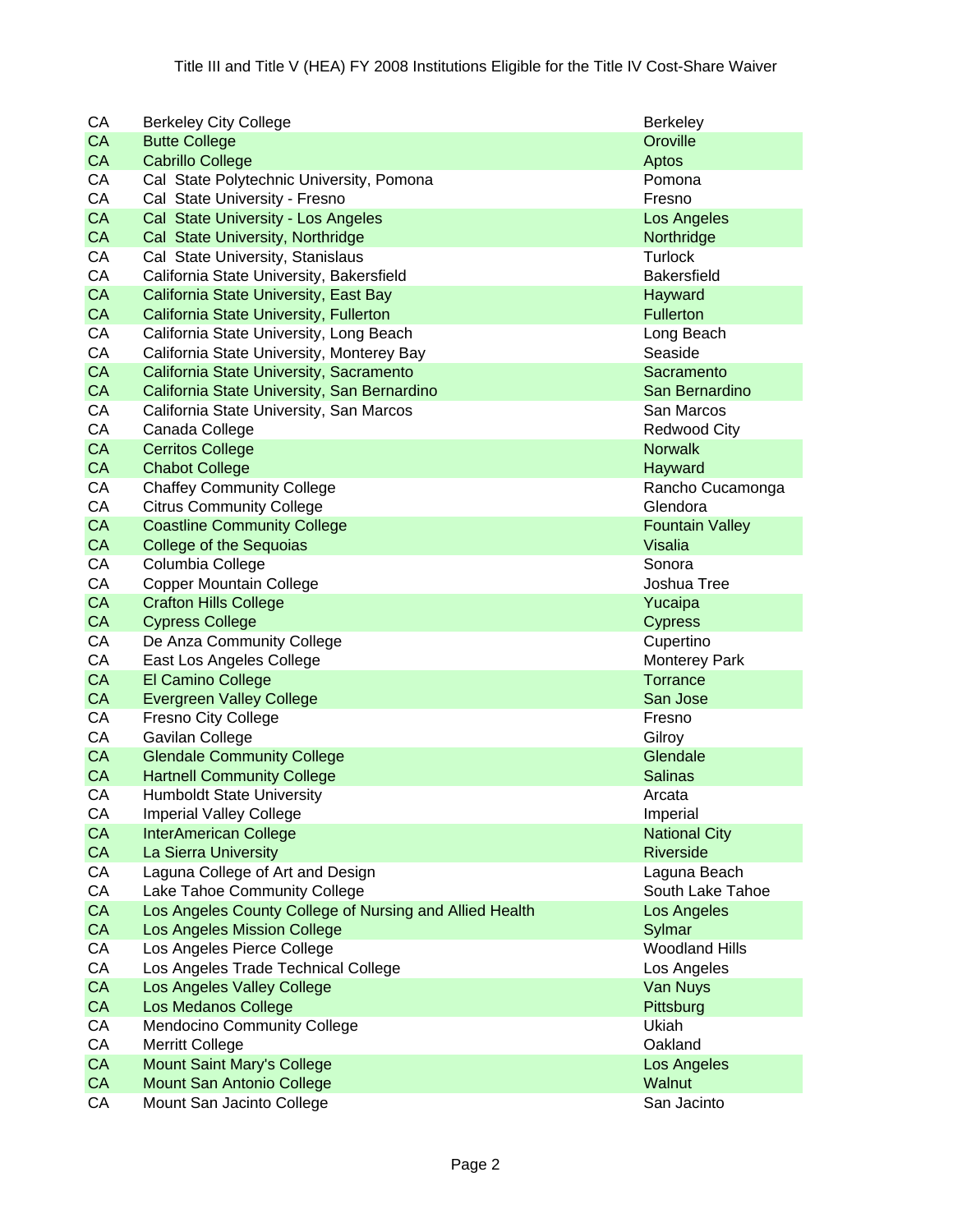| CA        | Napa Valley College                               | Napa                 |
|-----------|---------------------------------------------------|----------------------|
| CA        | <b>Oxnard College</b>                             | Oxnard               |
| CA        | Palo Verde College                                | <b>Blythe</b>        |
| CA        | Palomar College                                   | San Marcos           |
| CA        | Pasadena City College                             | Pasadena             |
| CA        | <b>Porterville College</b>                        | Porterville          |
| CA        | <b>Reedley College</b>                            | Reedley              |
| CA        | Reedley College - Willow/International Center     | Fresno               |
| CA        | Rio Hondo Community College                       | Whittier             |
| CA        | <b>Riverside Community College</b>                | <b>Riverside</b>     |
| CA        | Riverside Community College/Moreno Valley Campus  | <b>Moreno Valley</b> |
| CA        | Riverside Community College/Norco Campus          | Norco                |
| CA        | Sacramento City College                           | Sacramento           |
| CA        | San Bernardino Valley College                     | San Bernardino       |
| CA        | San Diego State University IVC                    | Calexico             |
| CA        | San Francisco Community College System Office     | San Francisco        |
| CA        | San Joaquin Delta College                         | Stockton             |
|           |                                                   |                      |
| CA        | San Jose City College                             | San Jose             |
| CA        | <b>San Jose State University</b>                  | San Jose             |
| CA        | Santa Ana College                                 | Santa Ana            |
| CA        | Santa Monica College                              | Santa Monica         |
| CA        | <b>Taft College</b>                               | <b>Taft</b>          |
| CA        | University of California, Riverside               | <b>Riverside</b>     |
| CA        | University of La Verne                            | La Verne             |
| CA        | University of San Francisco                       | San Francisco        |
| CA        | <b>Ventura College</b>                            | Ventura              |
| CA        | <b>West Hills Community College</b>               | Coalinga             |
| CA        | West Hills Community College - Lemoore Campus     | Lemoore              |
| CA        | West Los Angeles College                          | <b>Culver City</b>   |
| <b>CA</b> | <b>West Valley College</b>                        | Saratoga             |
| CA        | <b>Whittier College</b>                           | Whittier             |
| CA        | <b>Woodbury University</b>                        | <b>Burbank</b>       |
| CO        | <b>Adams State College</b>                        | Alamosa              |
| CO        | Colorado State University - Pueblo                | Pueblo               |
| CO        | <b>Community College of Aurora</b>                | Aurora               |
| CO        | <b>Community College of Denver</b>                | Denver               |
| CO        | Fort Lewis College                                | Durango              |
| CO        | <b>Lamar Community College</b>                    | Lamar                |
| CO        | Metropolitan State College of Denver              | Denver               |
| CO        | Otero Junior College                              | La Junta             |
| CO        | <b>Pueblo Community College</b>                   | Pueblo               |
| CO        | <b>Trinidad State Junior College</b>              | <b>Trinidad</b>      |
| <b>CT</b> | <b>Eastern Connecticut State University</b>       | Willimantic          |
| <b>CT</b> | Mitchell College                                  | New London           |
| <b>CT</b> | Norwalk Community Technical College               | Norwalk              |
| <b>CT</b> | University of Bridgeport                          | <b>Bridgeport</b>    |
| DC        | <b>Test University</b>                            | Washington           |
| FL.       | <b>Barry University</b>                           | Miami Shores         |
| FL.       | <b>Broward Community College</b>                  | Fort Lauderdale      |
| FL.       | <b>Broward Community College - Central Campus</b> | Davie                |
| FL.       | <b>Broward Community College - North Campus</b>   | <b>Coconut Creek</b> |
| FL.       | <b>Broward Community College - South Campus</b>   | Pembroke Pines       |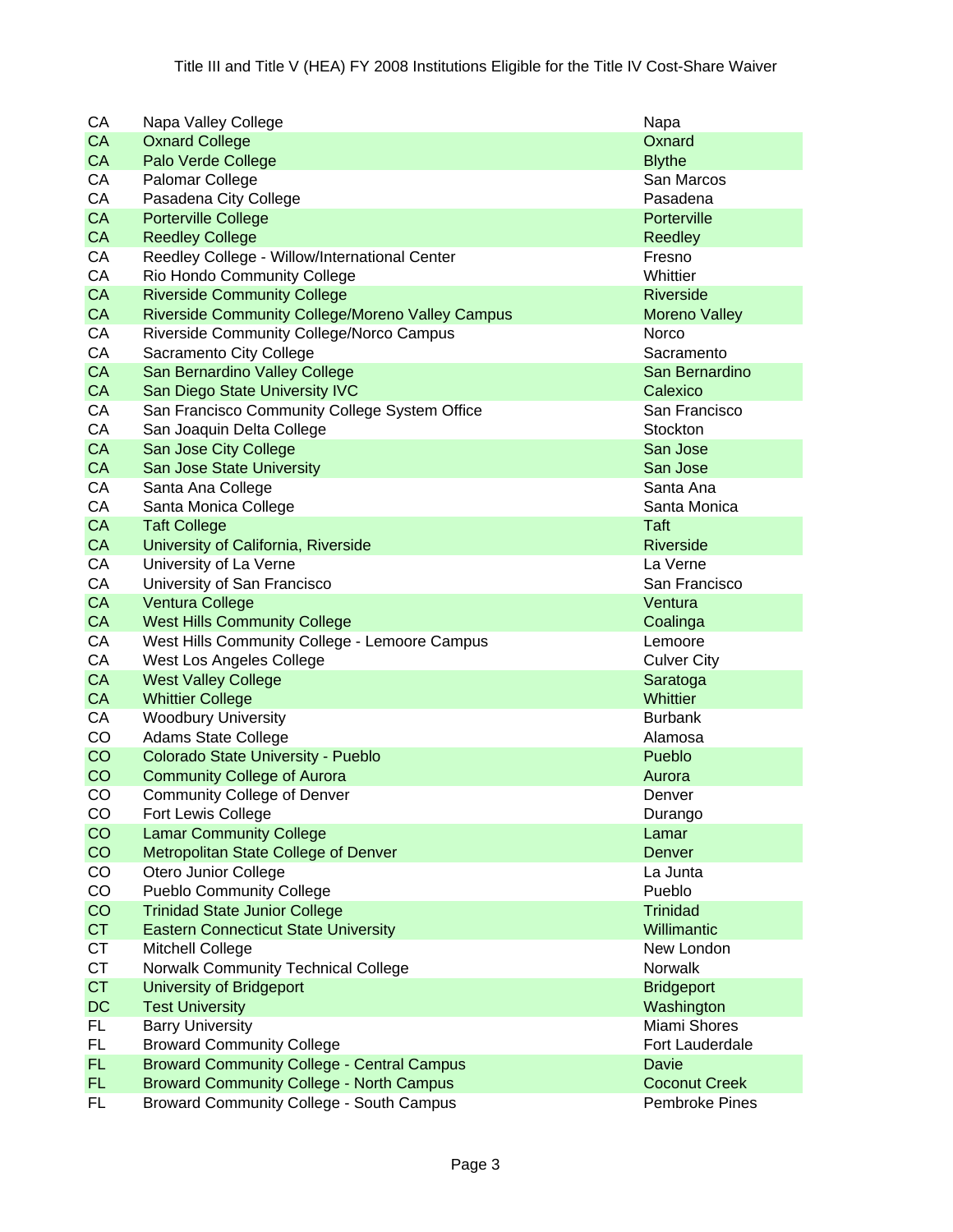| FL             | Carlos Albizu University - Miami Campus               | Miami                |
|----------------|-------------------------------------------------------|----------------------|
| FL.            | <b>Central Florida Community College</b>              | Ocala                |
| FL.            | Daytona Beach Community College                       | Daytona Beach        |
| FL.            | Florida Atlantic University                           | Boca Raton           |
| <b>FL</b>      | Florida International University                      | Miami                |
| FL.            | <b>Gulf Coast Community College</b>                   | Panama City          |
| FL.            | <b>Hillsborough Community College</b>                 | Tampa                |
| FL             | <b>Hodges University</b>                              | <b>Naples</b>        |
| FL.            | Indian River Community College                        | <b>Fort Pierce</b>   |
| FL.            | <b>Lake City Community College</b>                    | <b>Lake City</b>     |
| <b>FL</b>      | Lake Sumter Community College                         | Leesburg             |
| FL             | <b>Manatee Community College</b>                      | <b>Bradenton</b>     |
| <b>FL</b>      | <b>MDCC - Wolfson Campus</b>                          | Miami                |
| <b>FL</b>      | <b>MDCC InterAmerican Campus</b>                      | Miami                |
| <b>FL</b>      | <b>MDCC Kendall Campus</b>                            | Miami                |
| FL             | Miami Dade College - Hialeah Campus                   | Hialeah              |
| FL.            | Miami-Dade Community College Medical Center Campus    | Miami                |
| <b>FL</b>      | <b>Miami-Dade Community College</b>                   | Miami                |
| FL.            | Miami-Dade Community College - Homestead Campus       | Homestead            |
| FL.            | Miami-Dade Community College - North Campus           | Miami                |
| FL.            | Nova Southeastern University                          | Fort Lauderdale      |
| FL.            | Nova Southeastern University-North Miami Beach Campus | North Miami Beach    |
| <b>FL</b>      | <b>Okaloosa Walton Community College</b>              | <b>Niceville</b>     |
| FL             | Pensacola Junior College                              | Pensacola            |
| FL.            | Saint Leo University                                  | Saint Leo            |
| <b>FL</b>      | <b>Saint Thomas University</b>                        | <b>Miami Gardens</b> |
| FL.            | <b>Santa Fe Community College</b>                     | Gainesville          |
| FL             | Southeastern University                               | Lakeland             |
| FL.            | Universidad Politecnica de Puerto Rico - Orlando      | Orlando              |
| <b>FL</b>      | <b>Valencia Community College</b>                     | Orlando              |
| <b>GA</b>      | <b>Albany Technical Institute</b>                     | Albany               |
| GA             | <b>Andrew College</b>                                 | Cuthbert             |
| GA             | <b>Atlanta Technical College</b>                      | Atlanta              |
| <b>GA</b>      | <b>Augusta State University</b>                       | Augusta              |
| <b>GA</b>      | <b>Brewton Parker College</b>                         | <b>Mount Vernon</b>  |
| GA             | Chattahoochee Technical College                       | Marietta             |
| GA             | Clayton College & State University                    | Morrow               |
| <b>GA</b>      | <b>Columbus State University</b>                      | Columbus             |
| GA             | <b>Dekalb Technical Institute</b>                     | Clarkston            |
| GA             | <b>Floyd Junior College</b>                           | Rome                 |
| GA             | Georgia Perimeter College                             | Decatur              |
| GA             | Georgia Southwestern State University                 | <b>Americus</b>      |
| GA             | Middle Georgia College                                | Cochran              |
| GA             | Valdosta State University                             | Valdosta             |
| GU             | <b>Guam Community College</b>                         | Barrigada            |
| GU             | University of Guam                                    | Mangilao             |
| HI             | <b>Chaminade University of Honolulu</b>               | Honolulu             |
| HI             | Hawaii Community College                              | Hilo                 |
| HI             | <b>Honolulu Community College</b>                     | Honolulu             |
| H <sub>l</sub> | <b>Kapiolani Community College</b>                    | Honolulu             |
| HI             | <b>Leeward Community College</b>                      | <b>Pearl City</b>    |
| HI             | University of Hawaii - West Oahu                      | Pearl City           |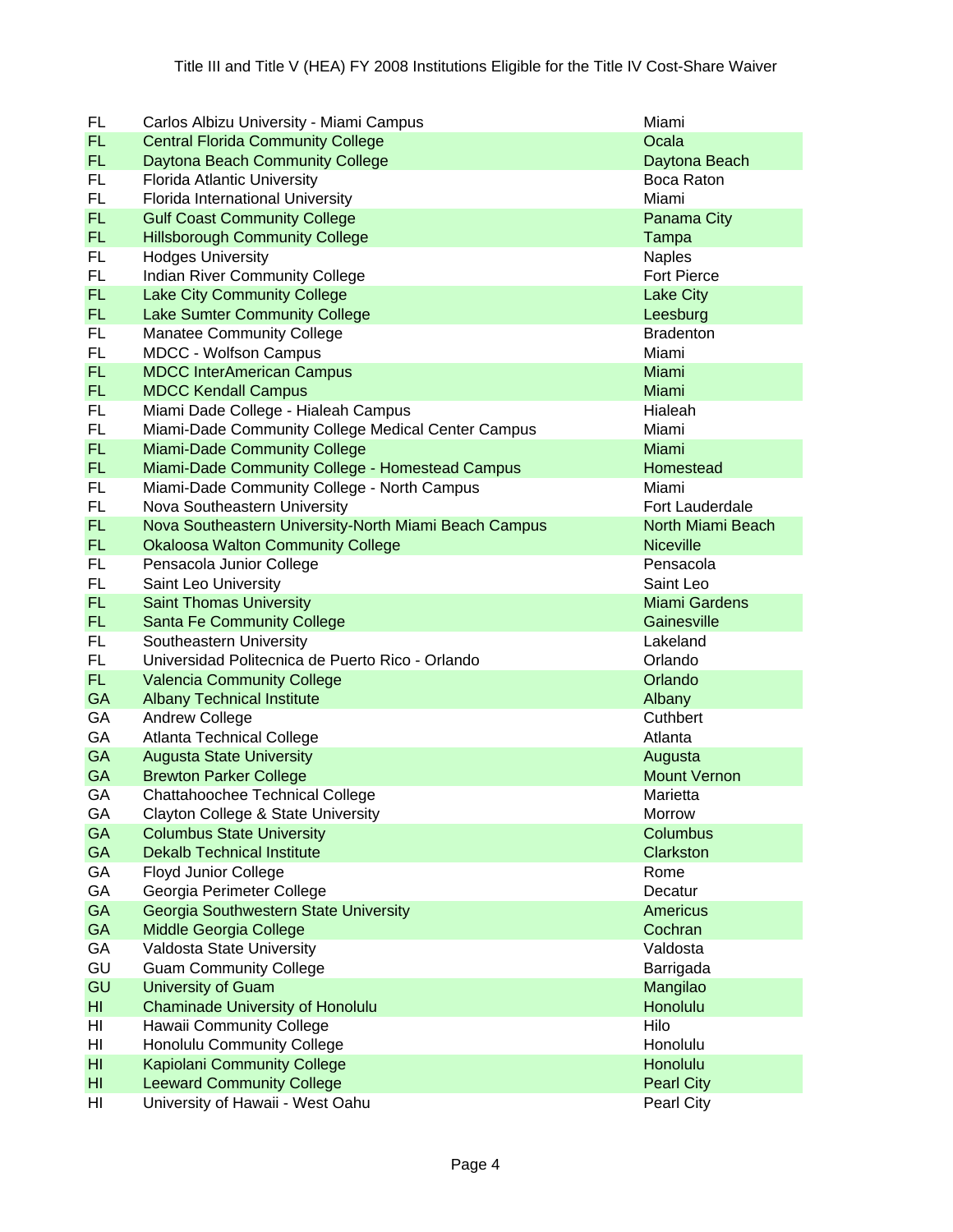| HI             | University of Hawaii at Hilo                                | Hilo                   |
|----------------|-------------------------------------------------------------|------------------------|
| H <sub>l</sub> | University of Hawaii at Manoa                               | Honolulu               |
| HI             | <b>Windward Community College</b>                           | Kaneohe                |
| ΙA             | <b>Clarke College</b>                                       | Dubuque                |
| ΙA             | Eastern Iowa Community College                              | Davenport              |
| IA             | <b>Indian Hills Community College</b>                       | Ottumwa                |
| IA             | <b>Iowa Lakes Community College</b>                         | <b>Estherville</b>     |
| IA             | Northeast Iowa Community College                            | Calmar                 |
| ΙA             | Northwest Iowa Community College                            | Sheldon                |
| IA             | <b>Southeastern Community College</b>                       | <b>West Burlington</b> |
| ID             | <b>College of Southern Idaho</b>                            | <b>Twin Falls</b>      |
| ID             | Idaho State University                                      | Pocatello              |
| ID             | Lewis-Clark State College                                   | Lewiston               |
| IL             | <b>Black Hawk College</b>                                   | <b>Moline</b>          |
| IL             | <b>Chicago State University</b>                             | Chicago                |
| IL             | City Colleges of Chicago Richard J Daley College            | Chicago                |
| IL             | <b>Frontier Community College</b>                           | Fairfield              |
| IL             | <b>Harold Washington College</b>                            | Chicago                |
| IL             | Kaskaskia College                                           | Centralia              |
| IL             | Lewis University                                            | Romeoville             |
| IL             | <b>Lincoln Trail College</b>                                | Robinson               |
| IL             | Malcolm X College                                           | Chicago                |
| IL             | <b>Morain Valley Community College</b>                      | <b>Palos Hills</b>     |
| IL             | Northeastern Illinois University                            | Chicago                |
| IL             | <b>Olive Harvey College</b>                                 | Chicago                |
| IL             | <b>Olney Central College</b>                                | Olney                  |
| IL.            | <b>Richland Community College</b>                           | Decatur                |
| IL             | Saint Xavier University                                     | Chicago                |
| IL             | <b>Shawnee Community College</b>                            | Ullin                  |
| IL             | Southern Illinois University at Edwardsville                | Edwardsville           |
| IL             | University of Illinois at Chicago                           | Chicago                |
| IL             | VanderCook College of Music                                 | Chicago                |
| IL             | Wabash Valley College                                       | Mt. Carmel             |
| IL             | <b>Western Illinois University</b>                          | Macomb                 |
| IL             | <b>Wilbur Wright College</b>                                | Chicago                |
| IN             | Ancilla Domini College                                      | Donaldson              |
| IN             | Calumet College of Saint Joseph                             | Whiting                |
| IN             | Indiana Institute of Technology                             | Fort Wayne             |
| IN             | <b>University of Saint Francis</b>                          | Fort Wayne             |
| KS             | <b>Barton County Community College</b>                      | <b>Great Bend</b>      |
| KS             | <b>Butler County Community College</b>                      | El Dorado              |
| <b>KS</b>      | <b>Coffeyville Community College</b>                        | Coffeyville            |
| <b>KS</b>      | <b>Colby Community College</b>                              | Colby                  |
| KS             | Fort Scott Community College                                | Fort Scott             |
| KS             | Haskell Indian Nations University                           | Lawrence               |
| <b>KS</b>      | <b>Hesston College</b>                                      | Hesston                |
| <b>KS</b>      | <b>Labette Community College</b>                            | Parsons                |
| <b>KS</b>      | Manhattan Area Technical College                            | Manhattan              |
| KS             | <b>Neosho County Community College</b>                      | Chanute                |
| <b>KS</b>      | <b>Pratt Community College &amp; Area Vocational School</b> | Pratt                  |
| <b>KY</b>      | <b>Ashland Community College</b>                            | Ashland                |
| KY             | <b>Big Sandy Community and Technical College</b>            | Prestonburg            |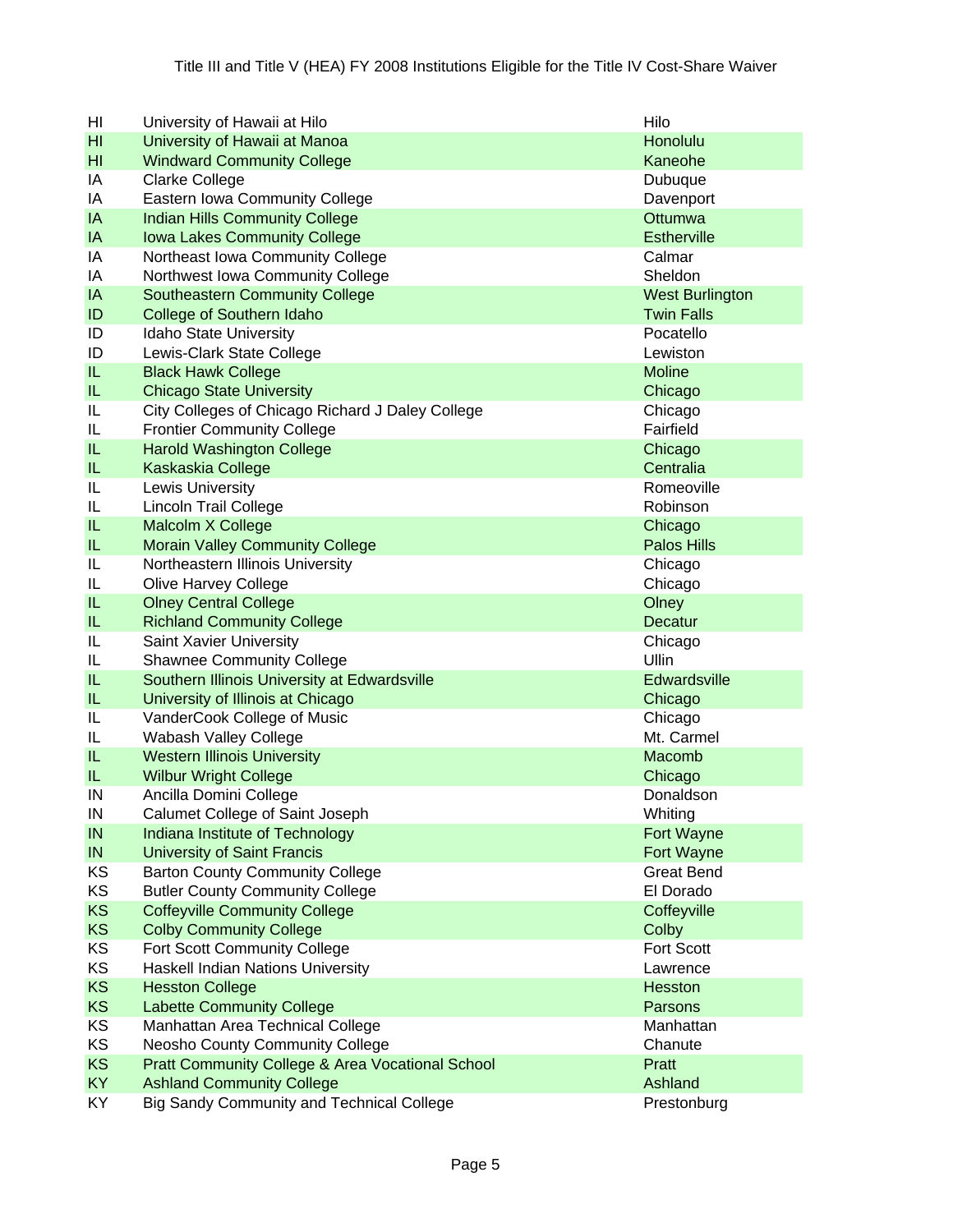| KY             | <b>Campbellsville University</b>                                                                                                             | Campbellsville           |
|----------------|----------------------------------------------------------------------------------------------------------------------------------------------|--------------------------|
| KY             | Hazard Community College - University of Kentucky Community College Hazard<br>Jefferson Community College - Kentucky Community and Technical |                          |
| <b>KY</b>      | College                                                                                                                                      | Louisville               |
| KY             | Maysville Community and Technical College                                                                                                    | Maysville                |
| KY             | Northern Kentucky University                                                                                                                 | <b>Highland Heights</b>  |
| KY             | <b>Southeast Community College</b>                                                                                                           | Cumberland               |
| <b>KY</b>      | <b>Union College</b>                                                                                                                         | <b>Barbourville</b>      |
| LA             | <b>Baton Rouge Community College</b>                                                                                                         | <b>Baton Rouge</b>       |
| LA             | <b>Bossier Parish Community College</b>                                                                                                      | <b>Bossier City</b>      |
| LA             | <b>McNeese State University</b>                                                                                                              | <b>Lake Charles</b>      |
| LA             | Northwestern State University                                                                                                                | <b>Natchitoches</b>      |
| LA             | University of Louisiana at Lafayette                                                                                                         | Lafayette                |
| MA             | American International College                                                                                                               | Springfield              |
| <b>MA</b>      | <b>Becker College</b>                                                                                                                        | Worcester                |
| <b>MA</b>      | <b>Bridgewater State College</b>                                                                                                             | <b>Bridgewater</b>       |
| МA             | <b>Bristol Community College</b>                                                                                                             | <b>Fall River</b>        |
| МA             | <b>Fisher College</b>                                                                                                                        | <b>Boston</b>            |
| <b>MA</b>      | <b>Franklin Institute of Boston</b>                                                                                                          | <b>Boston</b>            |
| <b>MA</b>      | <b>Holyoke Community College</b>                                                                                                             | Holyoke                  |
| МA             | <b>Middlesex Community College</b>                                                                                                           | Lowell                   |
| МA             | Mount Ida College                                                                                                                            | Newton                   |
| <b>MA</b>      | <b>Mount Wachusett Community College</b>                                                                                                     | Gardner                  |
| <b>MA</b>      | <b>Northern Essex Community College</b>                                                                                                      | Haverhill                |
| МA             | Northern Essex Community College - Lawrence                                                                                                  | Lawrence                 |
| МA             | <b>Pine Manor College</b>                                                                                                                    | <b>Chestnut Hill</b>     |
| <b>MA</b>      | <b>Roxbury Community College</b>                                                                                                             | <b>Boston</b>            |
| <b>MA</b>      | University of Massachusetts - Boston                                                                                                         | <b>Boston</b>            |
| МA             | Urban College of Boston: A Two Year College                                                                                                  | <b>Boston</b>            |
| MD             | <b>Montgomery College</b>                                                                                                                    | Rockville                |
| <b>MD</b>      | Sojourner Douglas College                                                                                                                    | <b>Baltimore</b>         |
| <b>MD</b>      | University of Maryland at College Park                                                                                                       | <b>College Park</b>      |
| MЕ             | Kennebec Valley Technical College                                                                                                            | Fairfield                |
| MЕ             | Northern Maine Community College                                                                                                             | Presque Isle             |
| <b>ME</b>      | <b>Thomas College</b>                                                                                                                        | Waterville               |
| <b>ME</b>      | University of Maine - Machias                                                                                                                | <b>Machias</b>           |
| ME             | <b>York County Technical College</b>                                                                                                         | Wells                    |
| MH             | College of the Marshall Islands                                                                                                              | Majuro                   |
| MI             | <b>Bay De Noc Community College</b>                                                                                                          | Escanaba                 |
| MI             | <b>Bay Mills Community College</b>                                                                                                           | <b>Brimley</b>           |
| MI             | <b>Charles Stewart Mott Community College</b>                                                                                                | Flint                    |
| MI             | <b>College For Creative Studies</b>                                                                                                          | Detroit                  |
| M <sub>l</sub> | <b>Delta College</b>                                                                                                                         | <b>University Center</b> |
| MI             | <b>Finlandia University</b>                                                                                                                  | <b>Hancock</b>           |
| MI             | <b>Gogebic Community College</b>                                                                                                             | Ironwood                 |
| MI             | <b>Grand Rapids Community College</b>                                                                                                        | <b>Grand Rapids</b>      |
| M <sub>l</sub> | <b>Lake Superior State University</b>                                                                                                        | <b>Sault Ste Marie</b>   |
| MI             | <b>Lansing Community College</b>                                                                                                             | Lansing                  |
| MI             | Madonna University                                                                                                                           | Livonia                  |
| MI             | Mid Michigan Community College                                                                                                               | Harrison                 |
| M <sub>l</sub> | <b>Monroe County Community College</b>                                                                                                       | Monroe                   |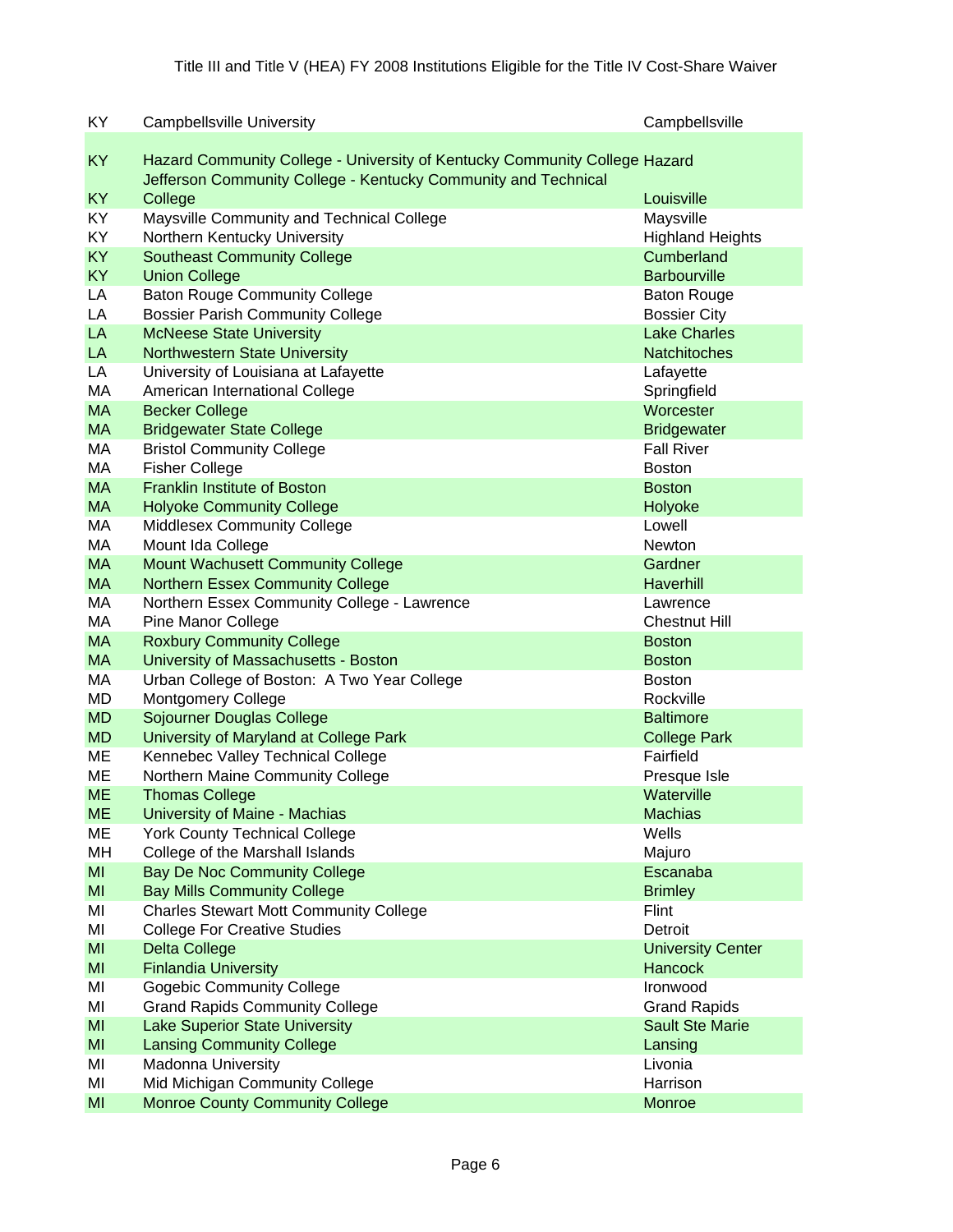| MI        | Northwestern Michigan College                             | <b>Traverse City</b>     |
|-----------|-----------------------------------------------------------|--------------------------|
| ΜI        | Saginaw Chippewa Tribal College                           | Mount Pleasant           |
| MI        | Saginaw Valley State University                           | <b>University Center</b> |
| MI        | <b>St. Clair County Community College</b>                 | Port Huron               |
| MI        | <b>University of Detroit Mercy</b>                        | <b>Detroit</b>           |
| MN        | Augsburg College                                          | Minneapolis              |
| MN        | <b>Century College</b>                                    | <b>White Bear Lake</b>   |
| <b>MN</b> | <b>College of Saint Scholastica</b>                       | <b>Duluth</b>            |
| <b>MN</b> | Fond du Lac Tribal & Community College                    | Cloquet                  |
| MN        | Lake Superior College                                     | Duluth                   |
| MN        | Leech Lake Tribal College                                 | Cass Lake                |
| <b>MN</b> | Minnesota State College-Southeast Technical               | Winona                   |
| <b>MN</b> | University of Minnesota - Morris                          | <b>Morris</b>            |
| MN        | White Earth Tribal and Community College                  | Mahnomen                 |
| MN        | Winona State University                                   | Winona                   |
| <b>MO</b> | <b>Avila College</b>                                      | <b>Kansas City</b>       |
| <b>MO</b> | Missouri State University - West Plains                   | <b>West Plains</b>       |
| MO        | Northwest Missouri State University                       | Maryville                |
| <b>MO</b> | <b>Ozarks Technical Community College</b>                 | Springfield              |
| <b>MO</b> | <b>Park University</b>                                    | <b>Parkville</b>         |
| <b>MO</b> | <b>Southeast Missouri State University</b>                | <b>Cape Girardeau</b>    |
| MO        | Southwest Missouri State University                       | Springfield              |
| <b>MO</b> | University of Central Missouri                            | Warrensburg              |
| <b>MS</b> | <b>Delta State University</b>                             | Cleveland                |
| <b>MS</b> | <b>Holmes Community College</b>                           | Goodman                  |
| <b>MS</b> | Jones County Junior College                               | Ellisville               |
| <b>MS</b> | Mississippi College                                       | Clinton                  |
| <b>MS</b> | <b>Pearl River Community College</b>                      | Poplarville              |
| <b>MS</b> | University of Southern Mississippi                        | Hattiesburg              |
| MS        | <b>William Carey College</b>                              | Hattiesburg              |
| МT        | <b>Blackfeet Community College</b>                        | <b>Browning</b>          |
| <b>MT</b> | <b>Carroll College</b>                                    | Helena                   |
| <b>MT</b> | <b>Dull Knife Memorial College</b>                        | Lame Deer                |
| MT        | <b>Flathead Valley Community College</b>                  | Kalispell                |
| MT        | Fort Belknap College                                      | Harlem                   |
| <b>MT</b> | <b>Fort Peck Community College</b>                        | Poplar                   |
| MT        | Helena College of Technology of the University of Montana | Helena                   |
| МT        | Little Big Horn College                                   | Crow Agency              |
| MT        | <b>Miles Community College</b>                            | <b>Miles City</b>        |
| <b>MT</b> | Montana Tech                                              | <b>Butte</b>             |
| <b>MT</b> | Salish Kootenai College                                   | Pablo                    |
| MT        | Stone Child College                                       | <b>Box Elder</b>         |
| MT        | University of Great Falls                                 | <b>Great Falls</b>       |
| <b>NC</b> | <b>Alamance Community College</b>                         | Graham                   |
| <b>NC</b> | <b>Asheville Buncombe Technical Community College</b>     | Asheville                |
| <b>NC</b> | <b>Beaufort County Community College</b>                  | Washington               |
| <b>NC</b> | <b>Brevard College</b>                                    | <b>Brevard</b>           |
| <b>NC</b> | <b>Brunswick Community College</b>                        | <b>Supply</b>            |
| <b>NC</b> | <b>Cabarrus College of Health Sciences</b>                | Concord                  |
| <b>NC</b> | <b>Cape Fear Community College</b>                        | Wilmington               |
| <b>NC</b> | Catawba Valley Community College                          | Hickory                  |
| <b>NC</b> | <b>Central Carolina Community College</b>                 | Sanford                  |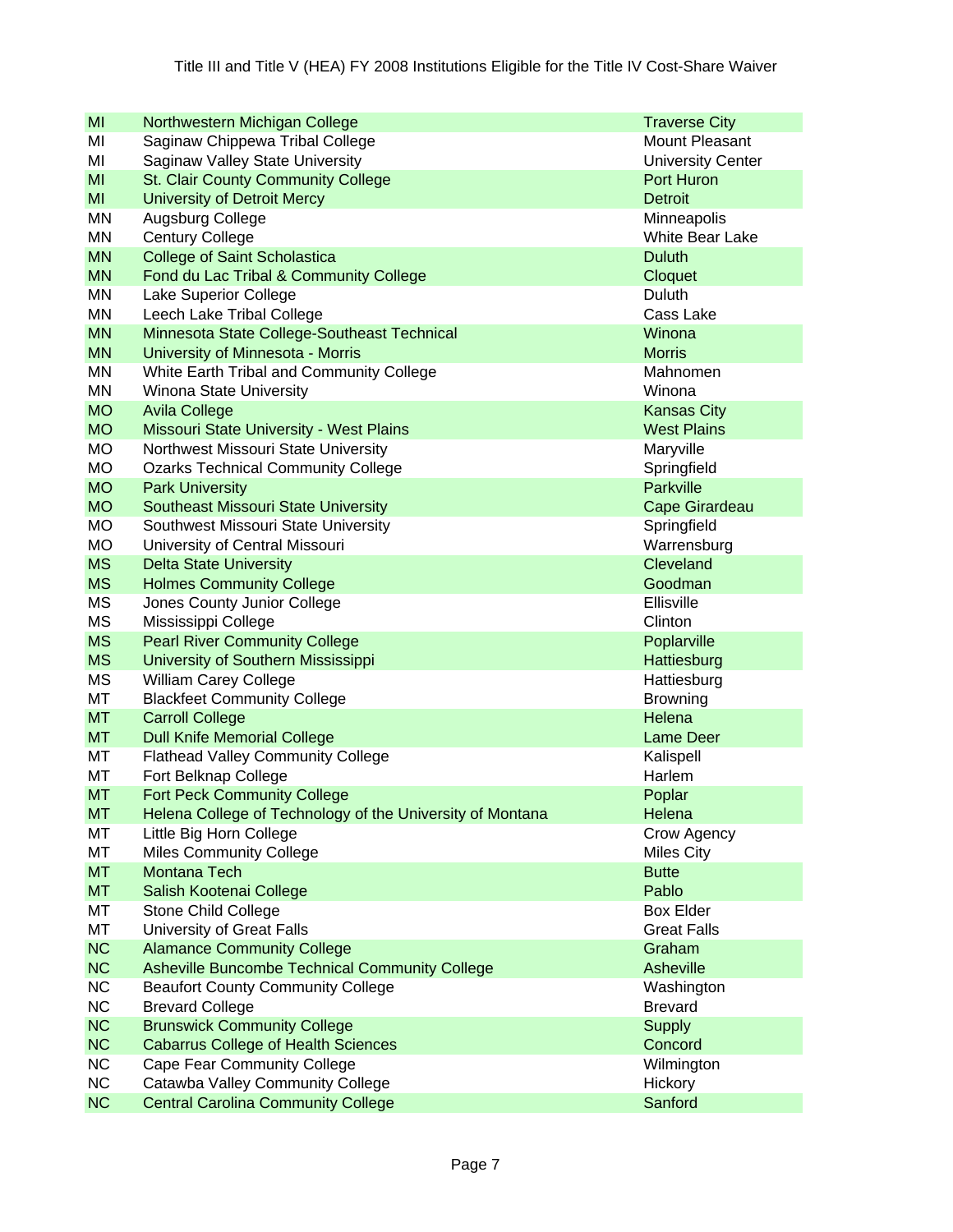| <b>NC</b> | <b>Central Piedmont Comm College</b>                            | Charlotte             |
|-----------|-----------------------------------------------------------------|-----------------------|
| <b>NC</b> | <b>Cleveland Community College</b>                              | Shelby                |
| <b>NC</b> | College of the Albemarle                                        | <b>Elizabeth City</b> |
| <b>NC</b> | <b>Craven Community College</b>                                 | <b>New Bern</b>       |
| <b>NC</b> | <b>Gaston College</b>                                           | <b>Dallas</b>         |
| <b>NC</b> | <b>Guilford Technical Community College</b>                     | Jamestown             |
| <b>NC</b> | <b>Halifax Community College</b>                                | Weldon                |
| <b>NC</b> | <b>Louisburg College</b>                                        | Louisburg             |
| <b>NC</b> | <b>Martin Community College</b>                                 | Williamston           |
| <b>NC</b> | McDowell Technical Community College                            | Marion                |
| <b>NC</b> | <b>Pamlico Community College</b>                                | Grantsboro            |
| <b>NC</b> | <b>Rowan Cabarrus Community College</b>                         | Salisbury             |
| <b>NC</b> | <b>Sampson Community College</b>                                | Clinton               |
| <b>NC</b> | Southeastern Community College                                  | Whiteville            |
| <b>NC</b> | Southwestern Community College                                  | Sylva                 |
| <b>NC</b> | <b>Stanly Community College</b>                                 | Albemarle             |
| <b>NC</b> | University of North Carolina at Pembroke                        | Pembroke              |
| <b>NC</b> | <b>Wayne Community College</b>                                  | Goldsboro             |
| <b>NC</b> | Western Piedmont Community College                              | Morganton             |
| <b>ND</b> | <b>Bismarck State College</b>                                   | <b>Bismarck</b>       |
| <b>ND</b> | Cankdeska Cikana (Little Hoop) Community College                | <b>Fort Totten</b>    |
| <b>ND</b> | <b>Dickinson State University</b>                               | <b>Dickinson</b>      |
| <b>ND</b> | Fort Berthold Community College                                 | New Town              |
| <b>ND</b> | <b>Minot State University</b>                                   | <b>Minot</b>          |
| <b>ND</b> | <b>Sitting Bull College</b>                                     | <b>Fort Yates</b>     |
| <b>ND</b> | <b>Turtle Mountain Community College</b>                        | <b>Belcourt</b>       |
| <b>ND</b> | United Tribes Technical College                                 | <b>Bismarck</b>       |
| <b>ND</b> | University of Mary                                              | <b>Bismarck</b>       |
| <b>NE</b> | <b>Chadron State College</b>                                    | Chadron               |
| <b>NE</b> | <b>Little Priest Tribal College</b>                             | Winnebago             |
| <b>NE</b> | Nebraska Indian Community College                               | Macy                  |
| <b>NE</b> | <b>Northeast Community College</b>                              | <b>Norfolk</b>        |
| <b>NE</b> | <b>York College</b>                                             | York                  |
| <b>NH</b> | New Hampshire Community Technical College - Laconia             | Laconia               |
| <b>NH</b> | New Hampshire CommunityTech Coll at Berlin/Laconia              | <b>Berlin</b>         |
| <b>NH</b> | New Hampshire CommunityTechnical College - Claremont            | Claremont             |
| <b>NJ</b> | <b>Bergen Community College</b>                                 | Paramus               |
| <b>NJ</b> | <b>Essex County College</b>                                     | Newark                |
| <b>NJ</b> | <b>Hudson County Community College</b>                          | Jersey City           |
| <b>NJ</b> | <b>Kean University</b>                                          | <b>Union</b>          |
| <b>NJ</b> | <b>Middlesex County College</b>                                 | Edison                |
| <b>NJ</b> | New Jersey City University                                      | Jersey City           |
| <b>NJ</b> | Passaic County Community College                                | Paterson              |
| <b>NJ</b> | <b>Saint Peter's College</b>                                    | <b>Jersey City</b>    |
| <b>NJ</b> | <b>Union County College</b>                                     | Cranford              |
| <b>NM</b> | Albuquerque Technical Vocational Institute                      | Albuquerque           |
| <b>NM</b> | <b>Clovis Community College</b>                                 | Clovis                |
| <b>NM</b> | <b>College of the Southwest</b>                                 | <b>Hobbs</b>          |
|           | Institute of American Indian and Alaska Native Culture and Arts |                       |
| <b>NM</b> | Development (Institute of American Indian Arts)                 | Santa Fe              |
| <b>NM</b> | Luna Community College                                          | Las Vegas             |
| NM        | New Mexico Highlands University                                 | Las Vegas             |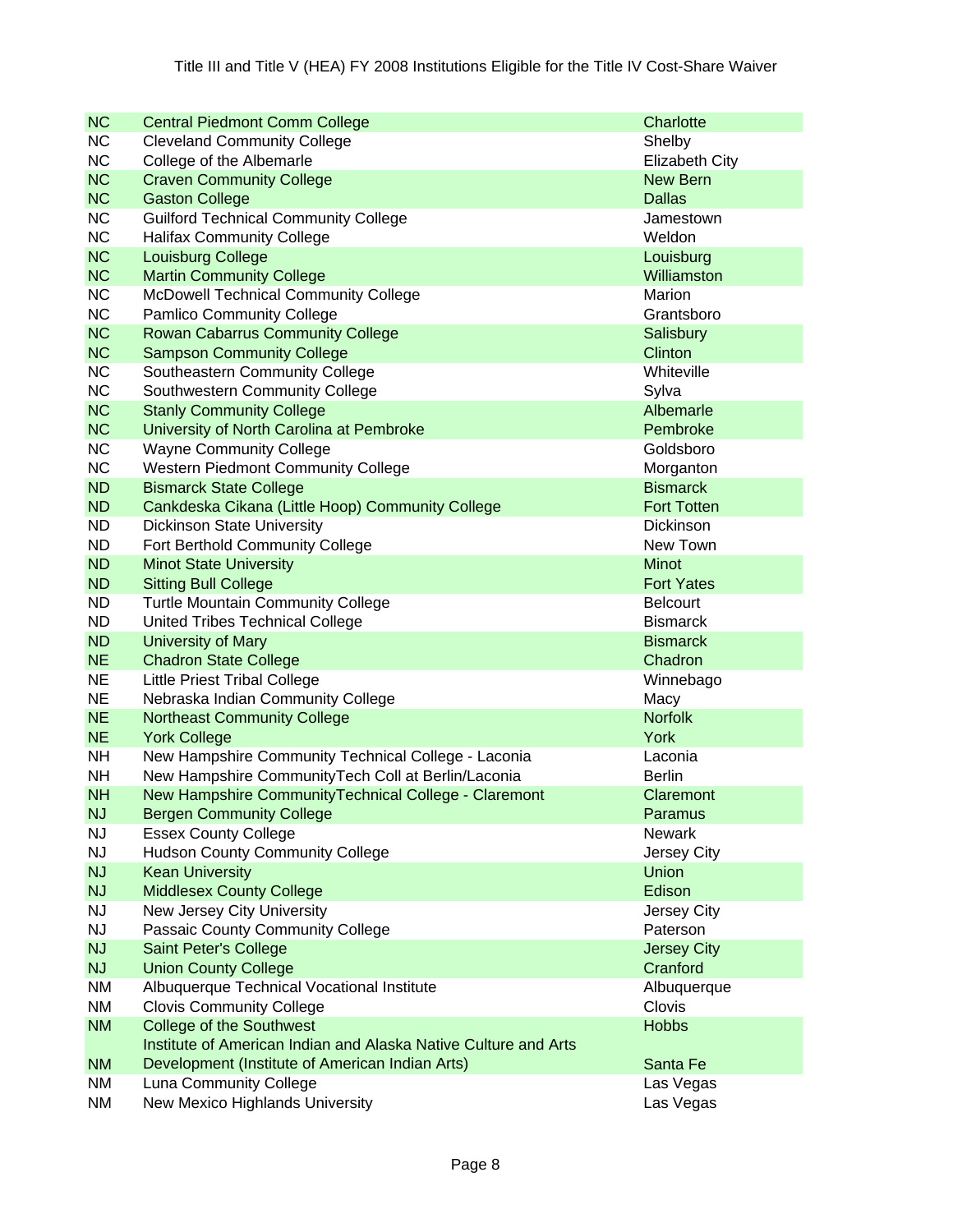| <b>NM</b>              | New Mexico Institute of Mining & Technology                                              | Socorro                         |
|------------------------|------------------------------------------------------------------------------------------|---------------------------------|
| <b>NM</b>              | New Mexico State University Dona Ana                                                     | Las Cruces                      |
| <b>NM</b>              | <b>New Mexico State University</b>                                                       | Las Cruces                      |
| <b>NM</b>              | New Mexico State University - Alamogordo                                                 | Alamogordo                      |
| <b>NM</b>              | <b>New Mexico State University - Grants</b>                                              | <b>Grants</b>                   |
| <b>NM</b>              | <b>New Mexico State University Carlsbad</b>                                              | Carlsbad                        |
| <b>NM</b>              | Northern New Mexico Community College                                                    | Espanola                        |
| <b>NM</b>              | San Juan College                                                                         | Farmington                      |
| <b>NM</b>              | <b>Santa Fe Community College</b>                                                        | Santa Fe                        |
| <b>NM</b>              | Southwestern Indian Polytechnic Institute                                                | Albuquerque                     |
| <b>NM</b>              | University of New Mexico                                                                 | Albuquerque                     |
| <b>NM</b>              | University Of New Mexico Taos                                                            | Taos                            |
| <b>NM</b>              | University of New Mexico-Valencia Campus                                                 | Los Lunas                       |
| <b>NM</b>              | <b>Western New Mexico State University</b>                                               | <b>Silver City</b>              |
| <b>NV</b>              | <b>Great Basin College</b>                                                               | Elko                            |
| <b>NY</b>              | <b>Boricua College</b>                                                                   | New York                        |
| <b>NY</b>              | <b>Broome Community College</b>                                                          | <b>Binghamton</b>               |
| <b>NY</b>              | City College of New York - CUNY                                                          | <b>New York</b>                 |
| <b>NY</b>              | College of Mount Saint Vincent                                                           | <b>Bronx</b>                    |
| <b>NY</b>              | <b>Corning Community College - SUNY</b>                                                  | Corning                         |
| <b>NY</b>              | <b>CUNY Borough of Manhattan Community College</b>                                       | <b>New York</b>                 |
| <b>NY</b>              | <b>CUNY Bronx Community College</b>                                                      | <b>Bronx</b>                    |
| <b>NY</b>              | <b>CUNY Hostos Community College</b>                                                     | <b>Bronx</b>                    |
| <b>NY</b>              | <b>CUNY LaGuardia Community College</b>                                                  | Long Island City                |
| <b>NY</b>              | <b>CUNY Lehman College</b>                                                               | <b>Bronx</b>                    |
| <b>NY</b>              | <b>CUNY Queens College</b>                                                               | <b>Flushing</b>                 |
| <b>NY</b>              | Daemen College                                                                           | Amherst                         |
| <b>NY</b>              | D'Youville College                                                                       | <b>Buffalo</b>                  |
| <b>NY</b>              | <b>Genesee Community College</b>                                                         | <b>Batavia</b>                  |
| <b>NY</b>              | <b>Hilbert College</b>                                                                   | Hamburg                         |
| <b>NY</b>              | Jamestown Community College                                                              | Jamestown                       |
| <b>NY</b>              | Jefferson Community College                                                              | Watertown                       |
|                        | Mohawk Valley Community College - SUNY Office of Community                               |                                 |
| <b>NY</b>              | <b>Colleges</b>                                                                          | <b>Utica</b>                    |
| <b>NY</b>              | New York City Technical College of the City University of New York                       | <b>Brooklyn</b>                 |
| <b>NY</b>              | New York Institute of Technology                                                         | Old Westbury                    |
| <b>NY</b>              | <b>Onondaga Community College</b>                                                        | Syracuse                        |
| <b>NY</b>              | <b>Orange County Community College</b>                                                   | Middletown                      |
| <b>NY</b>              | <b>Polytechnic University</b>                                                            | <b>Brooklyn</b>                 |
| <b>NY</b>              | <b>Pratt Institute</b>                                                                   | Brooklyn                        |
| <b>NY</b>              | Saint John's University                                                                  | Jamaica                         |
| <b>NY</b><br><b>NY</b> | <b>Schenectady County Community College</b><br>State University of New York at New Paltz | Schenectady<br><b>New Paltz</b> |
| <b>NY</b>              | SUNY College at Plattsburgh                                                              | Plattsburgh                     |
| <b>NY</b>              | <b>SUNY College at Potsdam</b>                                                           | Potsdam                         |
| <b>NY</b>              | SUNY College of Agriculture & Technology at Cobleskill                                   | <b>Cobleskill</b>               |
| <b>NY</b>              | <b>SUNY Fulton-Montgomery Community College</b>                                          | <b>Johnstown</b>                |
| <b>NY</b>              | <b>SUNY Westchester Community College</b>                                                | Valhalla                        |
| <b>NY</b>              | Vaughn College of Aeronautics and Technology                                             | Flushing                        |
| OH                     | <b>Cincinnati State Technical &amp; Community College</b>                                | Cincinnati                      |
| OH                     | <b>Clark State Community College</b>                                                     | Springfield                     |
| OH                     | <b>Cleveland State University</b>                                                        | Cleveland                       |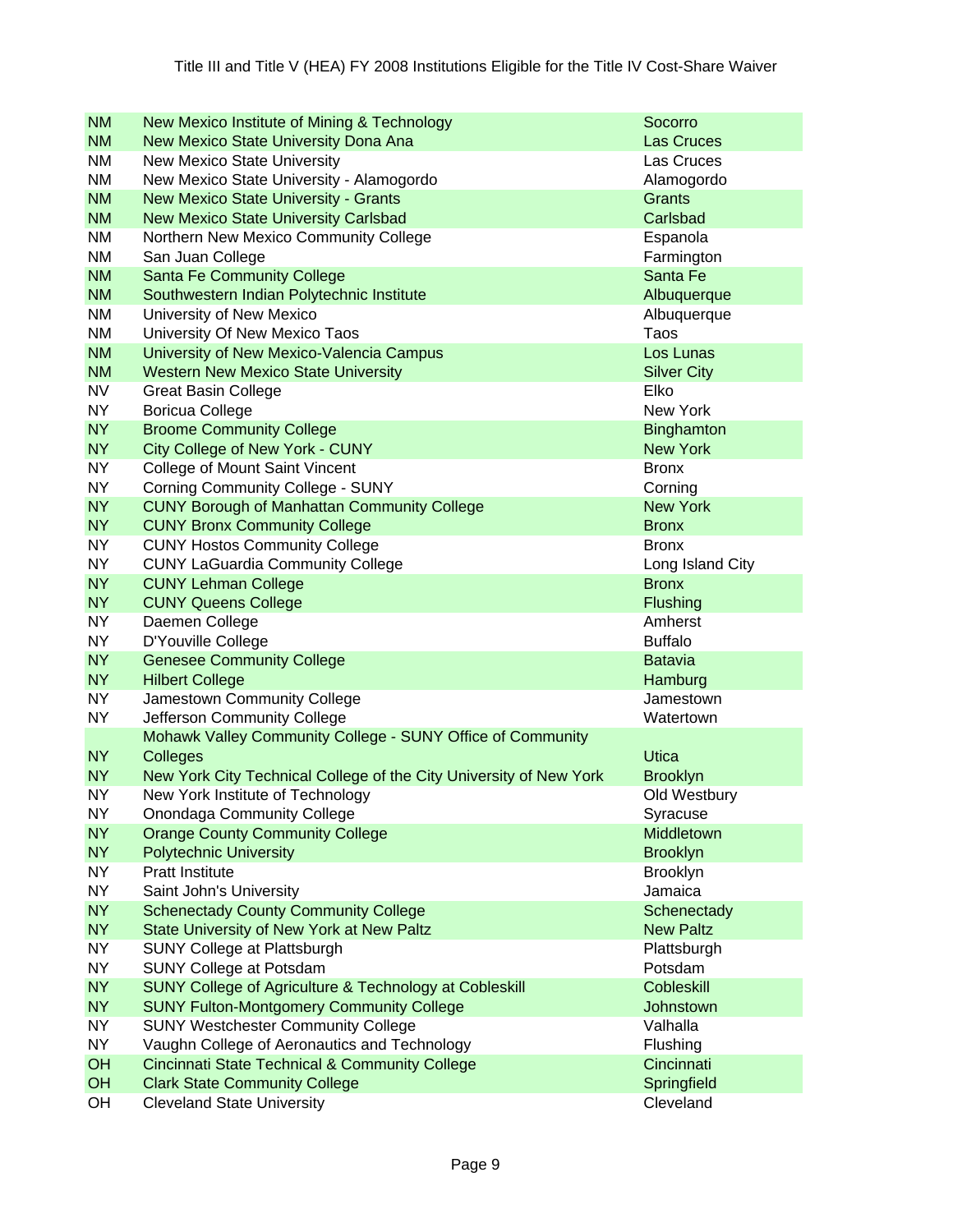| OН        | <b>Columbus State Community College</b>      | Columbus             |
|-----------|----------------------------------------------|----------------------|
| OH        | <b>Cuyahoga Community College</b>            | Cleveland            |
| OH        | <b>Edison Community College</b>              | Piqua                |
| OH        | Jefferson Community College                  | Steubenville         |
| OH        | Lorain County Community College              | Elyria               |
| OH        | <b>Lourdes College</b>                       | Sylvania             |
| OH        | Mercy College of Northwest Ohio              | <b>Toledo</b>        |
| OH        | <b>Ohio Dominican College</b>                | Columbus             |
| OH        | Southern State Community College             | Hillsboro            |
| OH        | <b>Stark State College of Technology</b>     | <b>North Canton</b>  |
| OH        | <b>Terra State Community College</b>         | Fremont              |
| OH        | University of Cincinnati - Clermont College  | Batavia              |
| OH        | <b>Washington State Community College</b>    | Marietta             |
| OH        | <b>Youngstown State University</b>           | Youngstown           |
| OH        | Zane State College                           | Zanesville           |
| OK        | <b>Cameron University</b>                    | Lawton               |
| OK        | Carl Albert State College                    | Poteau               |
| OK        | <b>Northeastern State University</b>         | Tahlequah            |
| OK        | Northwestern Oklahoma State University       | Alva                 |
| OK        | Seminole State College                       | Seminole             |
| OK        | Southeastern Oklahoma State University       | Durant               |
| OK        | <b>Southern Nazarene University</b>          | Bethany              |
| OK        | Southwestern Oklahoma State University       | Weatherford          |
| OK        | <b>Tulsa Community College</b>               | Tulsa                |
| OK        | University of Central Oklahoma               | Edmond               |
| <b>OR</b> | <b>Clackamas Community College</b>           | <b>Oregon City</b>   |
| <b>OR</b> | <b>Concordia University</b>                  | Portland             |
| <b>OR</b> | Lane Community College                       | Eugene               |
| <b>OR</b> | Oregon College of Art & Craft                | Portland             |
| <b>OR</b> | Oregon Institute of Technology               | <b>Klamath Falls</b> |
| <b>OR</b> | Pacific Northwest College of Art             | Portland             |
| PA        | <b>Community College of Allegheny County</b> | Pittsburgh           |
| PA        | Geneva College                               | <b>Beaver Falls</b>  |
| PA        | <b>Harcum College</b>                        | <b>Bryn Mawr</b>     |
| PA        | <b>Harrisburg Area Community College</b>     | Harrisburg           |
| PA        | Immaculata College                           | Immaculata           |
| PA        | Luzerne County Community College             | Nanticoke            |
| PA        | <b>Marywood University</b>                   | Scranton             |
| PA        | Neumann College                              | Aston                |
| PA        | Northampton Community College                | <b>Bethlehem</b>     |
| PA        | Peirce College                               | Philadelphia         |
| PA        | Pennsylvania College of Technology           | Williamsport         |
| PA        | Pennsylvania Highlands Community College     | Johnstown            |
| PA        | Reading Area Community College               | Reading              |
| PA        | Seton Hill College                           | Greensburg           |
| PA        | <b>Slippery Rock University</b>              | <b>Slippery Rock</b> |
| PA        | University of Pittsburgh - Bradford          | <b>Bradford</b>      |
| PA        | <b>Westmoreland County Community College</b> | Youngwood            |
| PR        | American University of Puerto Rico           | Bayamon              |
| <b>PR</b> | <b>Atlantic College</b>                      | Guaynabo             |
| <b>PR</b> | <b>Bayamon Central University</b>            | <b>Bayamon</b>       |
| <b>PR</b> | Carlos Albizu University San Juan Campus     | San Juan             |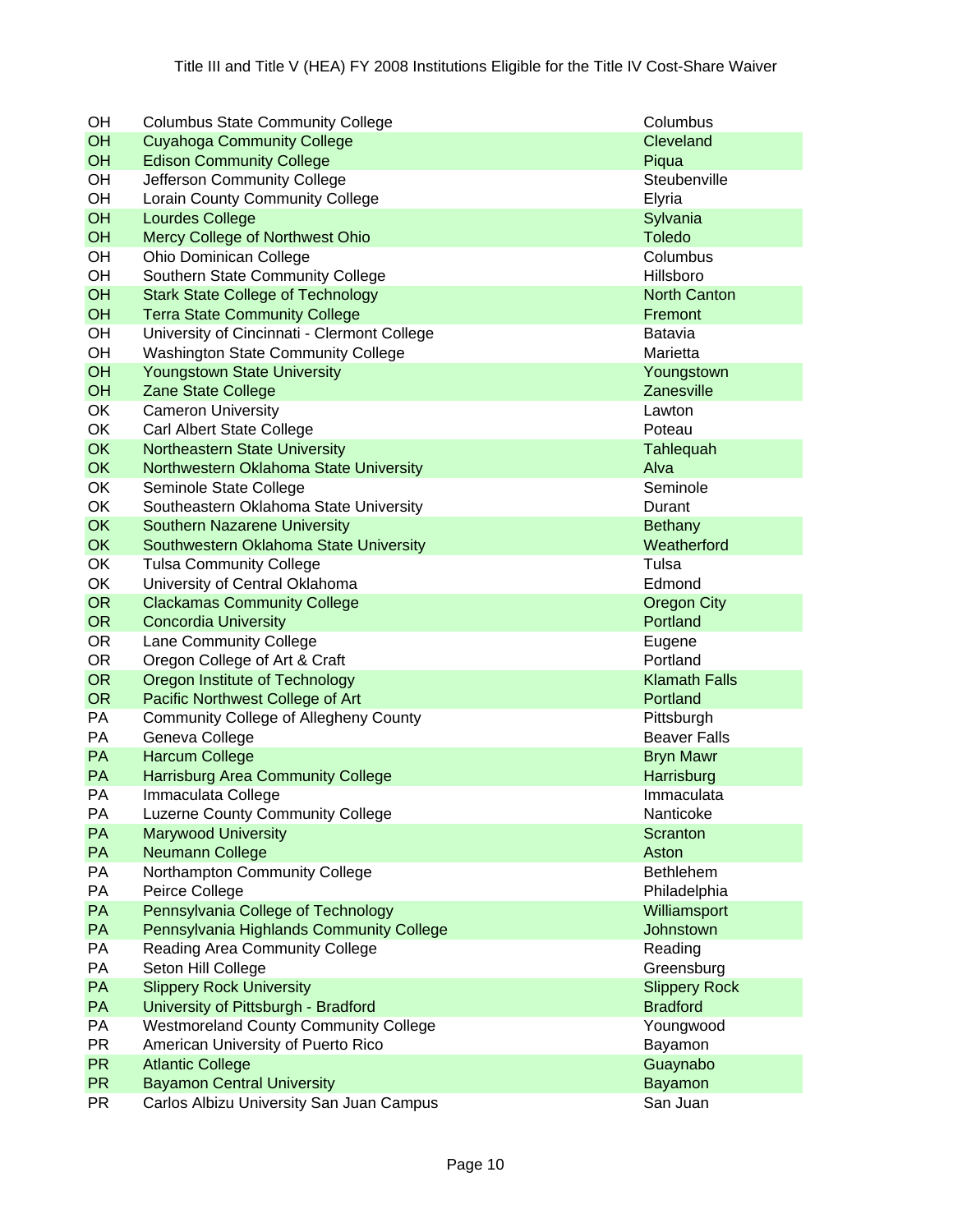| <b>PR</b> | Centro de Estudios Multidisciplinarios                         | San Juan           |
|-----------|----------------------------------------------------------------|--------------------|
| <b>PR</b> | Colegio Pentecostal Mizpa                                      | <b>Rio Piedras</b> |
| <b>PR</b> | Colegio Tecnologico Del Municipio De San Juan                  | San Juan           |
| <b>PR</b> | Conservatorio De Musica De Puerto Rico                         | San Juan           |
| <b>PR</b> | <b>Humacao Community College</b>                               | Humacao            |
| <b>PR</b> | <b>Inter American University Aguadilla</b>                     | San Juan           |
| <b>PR</b> | <b>Inter American University Arecibo</b>                       | San Juan           |
| <b>PR</b> | Inter American University Barranquitas                         | San Juan           |
| <b>PR</b> | Inter American University Bayamon                              | San Juan           |
| <b>PR</b> | <b>Inter American University Fajardo</b>                       | San Juan           |
| <b>PR</b> | <b>Inter American University Guayama</b>                       | San Juan           |
| <b>PR</b> | Inter American University of Puerto Rico - Metropolitan        | San Juan           |
| <b>PR</b> | Inter American University Ponce                                | San Juan           |
| <b>PR</b> | <b>Inter American University San German</b>                    | San Juan           |
| <b>PR</b> | Pontifical Catholic University of Puerto Rico (The)            | Ponce              |
| <b>PR</b> | Pontifical Catholic University of Puerto Rico (The) - Arecibo  | Arecibo            |
| <b>PR</b> | Pontifical Catholic University of Puerto Rico (The) - Mayaguez | Mayaguez           |
| <b>PR</b> | Universidad Central del Caribe                                 | <b>Bayamon</b>     |
| <b>PR</b> | <b>Universidad Del Este</b>                                    | Carolina           |
| <b>PR</b> | Universidad del Este - Cabo Rojo                               | Cabo Rojo          |
| <b>PR</b> | Universidad del Este - Manati                                  | Manati             |
| <b>PR</b> | Universidad del Este - Santa Isabel                            | Santa Isabel       |
| <b>PR</b> | Universidad del Este - Utuado                                  | Utuado             |
| <b>PR</b> | Universidad del Este - Yuaco                                   | Yauco              |
| <b>PR</b> | Universidad Del Turabo                                         | Gurabo             |
| <b>PR</b> | Universidad del Turabo - Cayey                                 | Cayey              |
| <b>PR</b> | Universidad Del Turabo - Isabela                               | Isabela            |
| <b>PR</b> | Universidad del Turabo - Naguabo                               | Naguabo            |
| <b>PR</b> | Universidad Del Turabo - Ponce                                 | Ponce              |
| <b>PR</b> | Universidad del Turabo - Yabucoa                               | Yabucoa            |
| <b>PR</b> | Universidad Metropolitana                                      | San Juan           |
| <b>PR</b> | Universidad Metropolitana - Aguadilla                          | Aguadilla          |
| <b>PR</b> | Universidad Metropolitana - Bayamon                            | Bayamon            |
| <b>PR</b> | Universidad Metropolitana - Jayuya                             | Jayuya             |
| <b>PR</b> | Universidad Politecnica de Puerto Rico                         | San Juan           |
| <b>PR</b> | University of Puerto Rico - Aguadilla                          | Aguadilla          |
| <b>PR</b> | University of Puerto Rico - Cayey                              | Cayey              |
| <b>PR</b> | University of Puerto Rico - Humacao                            | Humacao            |
| <b>PR</b> | University of Puerto Rico - Rio Piedras Campus                 | San Juan           |
| <b>PR</b> | University of Puerto Rico - Utuado                             | Utuado             |
| <b>PR</b> | University of the Sacred Heart                                 | San Juan           |
| <b>PR</b> | University of Puerto Rico ACR Carolina Regional College        | Carolina           |
| <b>PR</b> | University of Puerto Rico Bayamon Univ College                 | <b>Bayamon</b>     |
| <b>PR</b> | University of Puerto Rico Mayaguez                             | Mayaguez           |
| <b>PR</b> | University of Puerto Rico Medical Sciences Campus              | San Juan           |
| <b>PR</b> | University of Puerto Rico Ponce University College             | Ponce              |
| <b>PR</b> | University of Puerto Rico Arecibo                              | Arecibo            |
| RI        | Community College of Rhode Island                              | Lincoln            |
| SC        | <b>Charleston Southern University</b>                          | Charleston         |
| <b>SC</b> | Columbia College                                               | Columbia           |
| <b>SC</b> | <b>Converse College</b>                                        | Spartanburg        |
| SC        | Florence - Darlington Technical College                        | Florence           |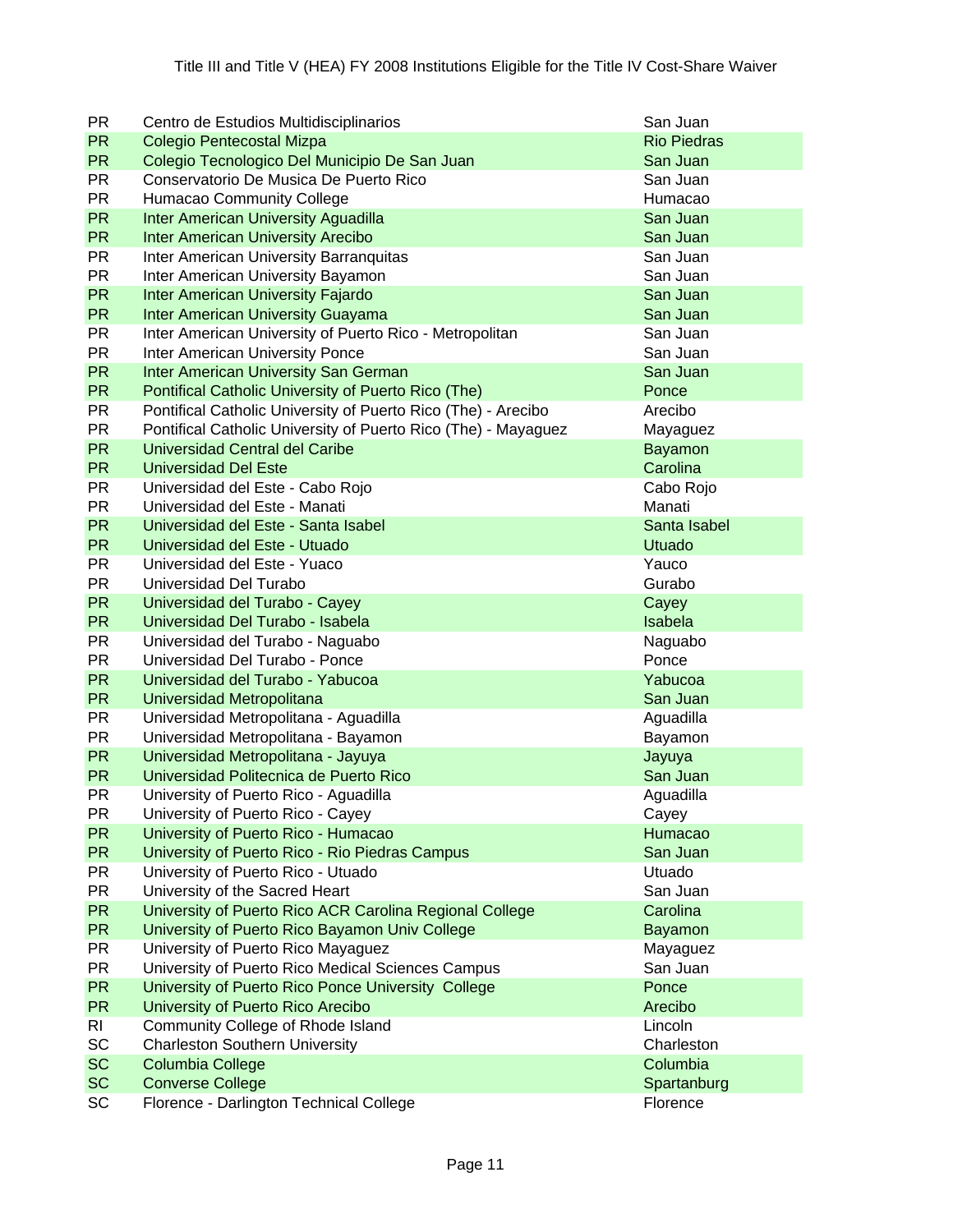| SC        | <b>Francis Marion University</b>                     | Florence              |
|-----------|------------------------------------------------------|-----------------------|
| <b>SC</b> | <b>Greenville Technical College</b>                  | Greenville            |
| <b>SC</b> | <b>Limestone College</b>                             | Gaffney               |
| <b>SC</b> | Northeastern Technical College                       | Cheraw                |
| <b>SC</b> | <b>Piedmont Technical College</b>                    | Greenwood             |
| <b>SC</b> | <b>Tri-County Technical College</b>                  | Pendleton             |
| <b>SC</b> | University of South Carolina - Beaufort              | <b>Bluffton</b>       |
| SC        | <b>Winthrop University</b>                           | Rock Hill             |
| <b>SD</b> | <b>Black Hills State University</b>                  | Spearfish             |
| <b>SD</b> | <b>Mount Marty College</b>                           | Yankton               |
| <b>SD</b> | <b>Northern State University</b>                     | Aberdeen              |
| <b>SD</b> | Oglala Lakota College                                | Kyle                  |
| <b>SD</b> | Sinte Gleska University                              | Mission               |
| <b>SD</b> | <b>Sisseton Wahpeton Community College</b>           | <b>Sisseton</b>       |
| <b>SD</b> | South Dakota School of Mines & Technology            | <b>Rapid City</b>     |
| <b>SD</b> | University of Sioux Falls                            | <b>Sioux Falls</b>    |
| <b>TN</b> | <b>Austin Peay State University</b>                  | Clarksville           |
| <b>TN</b> | <b>Dyersburg State Community College</b>             | Dyersburg             |
| <b>TN</b> | <b>Freed Hardeman University</b>                     | Henderson             |
| <b>TN</b> | Johnson Bible College                                | Knoxville             |
| <b>TN</b> | Motlow State Community College                       | Lynchburg             |
| <b>TN</b> | <b>Nashville State Technical Community College</b>   | <b>Nashville</b>      |
| <b>TN</b> | <b>Pellissippi State Technical Community College</b> | Knoxville             |
| TN        | Roane State Community College                        | Harriman              |
| <b>TN</b> | <b>Volunteer State Community College</b>             | Gallatin              |
| <b>TN</b> | <b>Walters State Community College</b>               | Morristown            |
| <b>TN</b> | Watkins Institute College of Art & Design            | <b>Nashville</b>      |
| <b>TX</b> | Amarillo College                                     | Amarillo              |
| <b>TX</b> | <b>Angelo State University</b>                       | San Angelo            |
| <b>TX</b> | <b>Brazosport College</b>                            | Lake Jackson          |
| <b>TX</b> | <b>Cedar Valley College</b>                          | Lancaster             |
| <b>TX</b> | Cisco Junior College                                 | Cisco                 |
| <b>TX</b> | Clarendon College                                    | Clarendon             |
| <b>TX</b> | <b>Coastal Bend College</b>                          | <b>Beeville</b>       |
| <b>TX</b> | Del Mar College                                      | <b>Corpus Christi</b> |
| <b>TX</b> | El Centro College                                    | Dallas                |
| <b>TX</b> | El Paso Community College                            | El Paso               |
| <b>TX</b> | <b>Houston Community College</b>                     | Houston               |
| <b>TX</b> | <b>Howard College</b>                                | <b>Big Spring</b>     |
| TX        | Kilgore College                                      | Kilgore               |
| <b>TX</b> | Lamar Institute of Technology                        | Beaumont              |
| <b>TX</b> | Lamar State College - Port Arthur                    | <b>Port Arthur</b>    |
| <b>TX</b> | <b>Laredo Community College</b>                      | Laredo                |
| TX        | Lee College                                          | Baytown               |
| <b>TX</b> | Lone Star College - North Harris                     | Houston               |
| <b>TX</b> | <b>Midland College</b>                               | Midland               |
| <b>TX</b> | <b>Mountain View College</b>                         | <b>Dallas</b>         |
| TX        | Northeast Texas Community College                    | Mount Pleasant        |
| TX        | Northwest Vista College                              | San Antonio           |
| <b>TX</b> | <b>Odessa College</b>                                | Odessa                |
| <b>TX</b> | Our Lady of The Lake University                      | San Antonio           |
| TX        | Palo Alto College                                    | San Antonio           |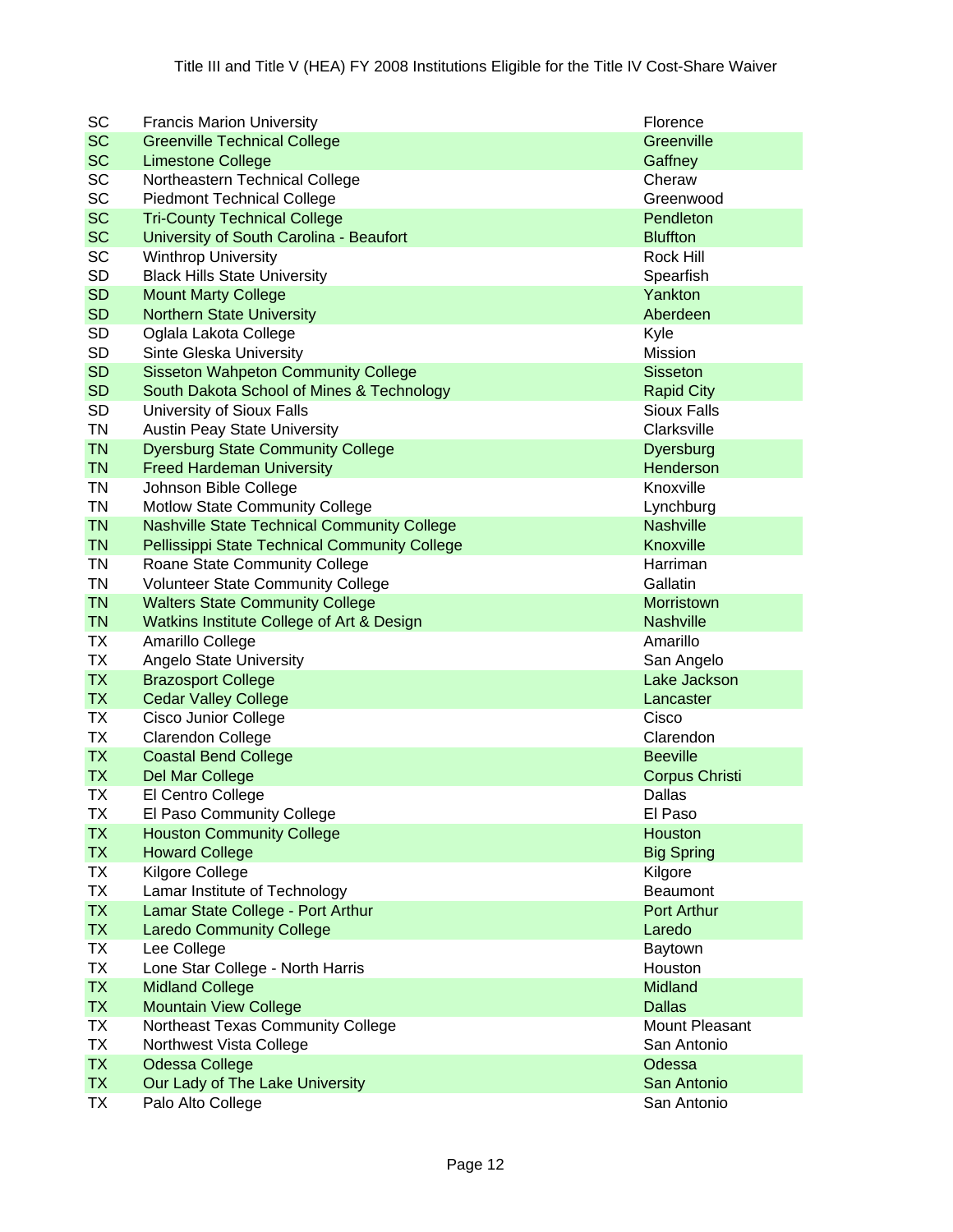| TX        | Paris Junior College                             | Paris                 |
|-----------|--------------------------------------------------|-----------------------|
| <b>TX</b> | <b>Saint Edwards University</b>                  | <b>Austin</b>         |
| <b>TX</b> | <b>Saint Mary's University</b>                   | San Antonio           |
| <b>TX</b> | San Antonio College                              | San Antonio           |
| <b>TX</b> | South Texas College                              | McAllen               |
| <b>TX</b> | <b>Southwest Texas Junior College</b>            | <b>Uvalde</b>         |
| <b>TX</b> | Stephen F. Austin State University               | Nacogdoches           |
| TX        | <b>Sul Ross State University</b>                 | Alpine                |
| <b>TX</b> | <b>Texas A&amp;M International University</b>    | Laredo                |
| <b>TX</b> | <b>Texas A&amp;M University - Corpus Christi</b> | <b>Corpus Christi</b> |
| <b>TX</b> | <b>Texas A&amp;M University - Kingsville</b>     | Kingsville            |
| <b>TX</b> | Texas State Technical College - Harlingen        | Harlingen             |
| <b>TX</b> | <b>Texas Tech University</b>                     | Lubbock               |
| <b>TX</b> | University of Texas of the Permian Basin         | Odessa                |
| <b>TX</b> | <b>University of North Texas</b>                 | Denton                |
| <b>TX</b> | University of Saint Thomas                       | <b>Houston</b>        |
| <b>TX</b> | University of Texas - Pan American               | Edinburg              |
| <b>TX</b> | University of Texas at Brownsville               | <b>Brownsville</b>    |
| <b>TX</b> | University of Texas at El Paso                   | El Paso               |
| TX        | University of Texas at San Antonio               | San Antonio           |
| <b>TX</b> | University of the Incarnate Word                 | San Antonio           |
| <b>TX</b> | Vernon Regional Junior College                   | Vernon                |
| <b>TX</b> | <b>Weatherford College</b>                       | Weatherford           |
| TX        | <b>Wharton County Junior College</b>             | Wharton               |
| UT        | College of Eastern Utah                          | Price                 |
| <b>VA</b> | Dabney S. Lancaster Community College            | <b>Clifton Forge</b>  |
| <b>VA</b> | Jefferson College of Health Sciences             | Roanoke               |
| VA        | New River Community College                      | Dublin                |
| VA        | Southside Virginia Community College             | Alberta               |
| <b>VA</b> | <b>Southwest Virginia Community College</b>      | <b>Richlands</b>      |
| <b>VA</b> | <b>Thomas Nelson Community College</b>           | Hampton               |
| VA        | <b>Wytheville Community College</b>              | Wytheville            |
| VT        | <b>Green Mountain College</b>                    | Poultney              |
| <b>WA</b> | <b>Clark College</b>                             | Vancouver             |
| <b>WA</b> | <b>Columbia Basin College</b>                    | Pasco                 |
| WA        | <b>Edmonds Community College</b>                 | Lynnwood              |
| WA        | <b>Green River Community College</b>             | Auburn                |
| <b>WA</b> | <b>Heritage College</b>                          | Toppenish             |
| <b>WA</b> | <b>North Seattle Community College</b>           | <b>Seattle</b>        |
| WA        | Northwest Indian College                         | Bellingham            |
| WA        | South Seattle Community College                  | Seattle               |
| <b>WA</b> | <b>Spokane Community College</b>                 | Spokane               |
| <b>WA</b> | <b>Spokane Falls Community College</b>           | Spokane               |
| <b>WA</b> | <b>Wenatchee Valley College</b>                  | Wenatchee             |
| WI        | <b>Carroll College</b>                           | Waukesha              |
| WI        | <b>College of the Menominee Nation</b>           | Keshena               |
| WI        | Lac Courte Oreilles Ojibwa Community College     | Hayward               |
| WI        | Lakeshore Technical College                      | Cleveland             |
| WI        | <b>Mount Mary College</b>                        | Milwaukee             |
| WI        | <b>Northland College</b>                         | Ashland               |
| WI        | <b>Silver Lake College</b>                       | <b>Manitowoc</b>      |
| WI        | Southwest Wisconsin Technical College            | Fennimore             |